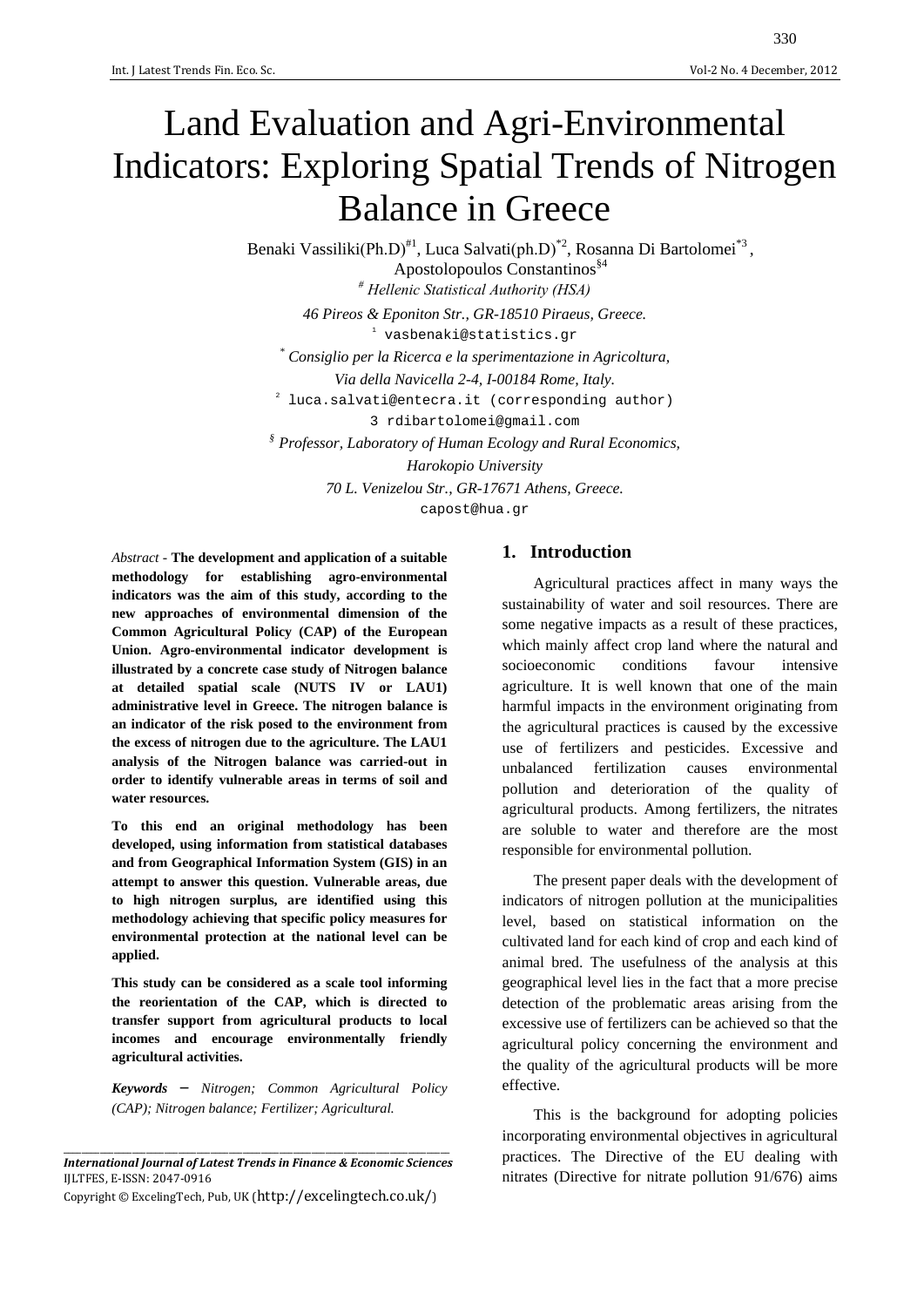to reduce the quantities of nitrogen compounds in agricultural soils, and to avoid pollution of ground waters. This policy intends to reduce the present and future nitrogen pollution, and to measure the existing surplus nitrogen, by means of a nitrogen excess indicator as it has been established in the documents COM(2000)20 and COM(2001)144. Indicators are indispensable tools for distinguishing sensitive regions regarding nitrogen pollution.

The estimation of Nitrogen balance thus represents an indicator of agricultural sustainability. Although there is no linear relationship between the excess of nitrogen and the nitrate salts in water, the risk of nitrogen diffusion is higher when local nitrogen excesses are high. For this reason, the estimation of nitrogen excess at local level is necessary for any assessment related to soil waters and the protection of natural recourses.

#### **2. Methodology and Data Sources**

The aim of this project was to introduce an analytical tool using Geographical Information System and statistical data available from existing surveys (Farm Structure Surveys and the Agricultural Census) in order to measure the impact of agricultural activities to the rural environment. The study focused on the nitrogen balance from agricultural activities, at LAU1 level, as an indicator of the risk posed to the environment from excessive nitrogen. The LAU1 analysis of the Nitrogen balance was carried out with the aim of identifying areas of high surplus and thus where surface and ground water may be at risk of contamination.

# **2.1. Methodology of nitrogen balance estimation**

The nitrogen balance provides useful information regarding the state of nitrogen surpluses.

In the DPSIR (Driving forces, Pressures, State, Impacts, Responses) context, the agricultural surpluses represent an environmental pressure, analogue of raw pollution depended on the yield of the activity. The nitrogen balance at the soil surface is defined as the difference between the total quantity of nitrogen inputs to the soil surface and the quantity of outputs that are released from the soil, annually (1), (Figure 1) :

Nitrogen (N) balance  $= N$  input  $- N$  output  $=$ 

N held by the soil  $+ N$  removal from the soil  $(1)$ 

The total quality of nitrogen inputs to the soil during the process of agricultural production are 331

those coming from mineral fertilizers and organic manure applied to agricultural land, the fixation by leguminous crops and the wet and dry deposition from the atmosphere. The output (removals) of nitrogen are defined as the nitrogen content of crops removed from the field by harvest or by grazing.



**Figure 1**. Nitrogen balance in the soil

It is understood that the above estimates are derived by using nitrogen data related only to agricultural practices within the utilized agricultural land. Pollution data referring to industrial wastes, mining activities and urban wastewaters are not considered.

#### **2.2. Data Sources**

The data sources used in this study were:

- I. Farm Structure Survey: Statistical data on cultivated areas by kind of crop and on number of animals at LAU1 were derived from the Basic Surveys of the year 1991 and 1999/2000 (census of the agriculture);
- II. Annual Agricultural Statistical Survey: Statistical data on crop yield by kind of crop at LAU1 level were derived from a national survey using administrative sources;
- III. Corine Land Cover maps: A data base consisting of 16 land cover classes. These data originated from processing of satellite images and the CORINE program (CLC). This file was used mainly for estimation of nitrogen absorbed by pastures for animal grazing (Crouzet, 2000);
- IV. Natura areas: This was a GIS file of Natura 2000 areas which is a complementary one, and allows users to overlay the other information with that of vulnerable areas to nitrogen.

#### **2.3. Data Base Construction**

The above files have been organized and processed into a uniform application of GIS with municipalities cluster spatial level Greek. Maps of the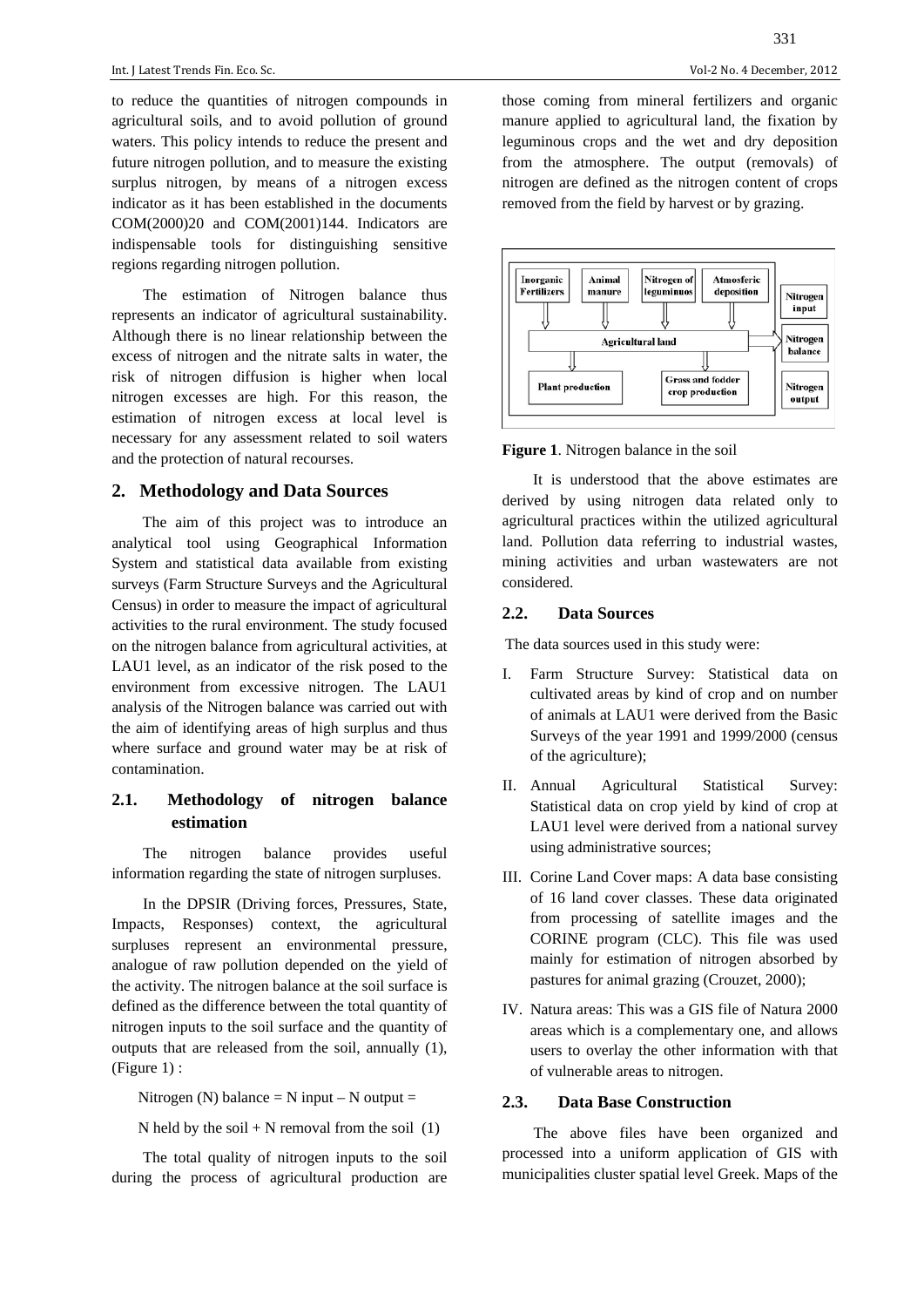reference each prefecture have been produced (Figure 2) for input, output and nitrogen balance of the agricultural areas.



| Hotel Artists<br>主 | alward Control<br><b>TB</b>                                                              | <b>Submarine:</b>                                                                                                                                                                                                                                                                                                                                                                           |
|--------------------|------------------------------------------------------------------------------------------|---------------------------------------------------------------------------------------------------------------------------------------------------------------------------------------------------------------------------------------------------------------------------------------------------------------------------------------------------------------------------------------------|
| 目記品<br>m<br>٠      | u<br>셨<br>œ<br>Ing Brows Force Inc.<br>$270.6$ .<br>hiat Room Baserout the<br>$100 - 40$ | <b>Hara</b><br>44.65<br>al si desa Ros<br>and streets late.<br><b>MOV</b><br><b>SILVAN</b><br>12 Minds car<br>textile.<br><b>INGLOSE</b><br><b>ALCOHOL:</b><br>models date:<br><b>Canada</b><br>state to<br>ted follows:<br><b>Senato</b><br><b>HERE</b><br>A 10040116-006<br>to Advance<br><b>UTRIAL</b><br>ment and<br><b>Solution thru The</b><br>THE Athletination fix buffall<br>in or |
| B<br>E<br>ь        |                                                                                          | $-11$<br>$\sim$<br>$=$<br>$\sim$<br><b>Sales Str</b>                                                                                                                                                                                                                                                                                                                                        |
|                    | ٠<br>珪<br>E<br>в<br>ю                                                                    |                                                                                                                                                                                                                                                                                                                                                                                             |
|                    |                                                                                          |                                                                                                                                                                                                                                                                                                                                                                                             |





**Figure 2.** An example of nitrogen input and uptake at the municipal scale in Greece.

### **3. Results**

Nitrogen input due to the consumption of mineral fertilizers is estimated at municipal level using the cultivated areas obtained from the FSS and relevant coefficients of nitrogen inputs from chemical fertilizers. (Figure 3). To estimate the nitrogen input the technical coefficients provided by Eurostat and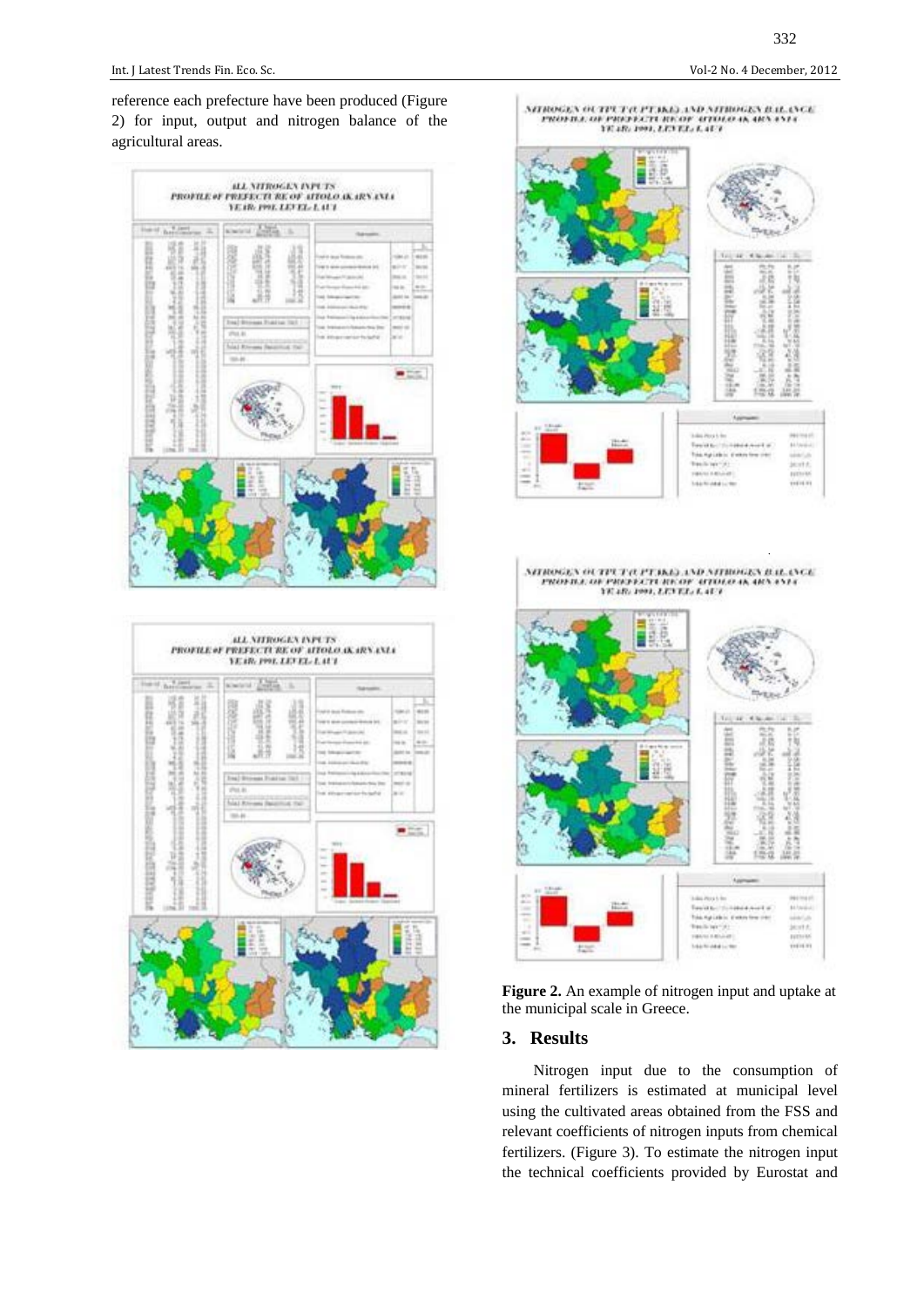referred to the 1997standard year have been applied. According to the above estimation about 32% of nitrogen fertilizers are used in winter cereals, 16% in maize, 14% in cotton and 17% in olive trees. Nitrogen input due to livestock manure is calculated as a function of the number of animals present at the reference day of the FSS at municipal 1 level and the appropriate coefficients of nitrogen inputs from livestock manure (Figure 4).



**Figure 3.** Distribution for kind of crop input fertilizers

According to the above estimation about 44% of the estimated nitrogen charge from manure is due to sheep breeding, 25% to goat breeding and the rest to other categories of animals. It is worth to notice that animal husbandry is of small size in Greece in comparison with other European countries and equally limited are the problems of pollution that it generates. According to the existing National Legislation livestock effluents cannot be applied directly to the land without wastewater treatment. The problem of pollution from this category of pollutants is geographically localized in certain regions of the country where there is concentration of livestock farms of middle or large size. These regions are: Prefecture of Evia (mainly around Artaki and Chalkida), Prefecture of Attiki (mainly in the areas of Megara, Aspropyrgos and Messogia), Prefecture of Thessaloniki (Neochoroutha, Pentalofos), Prefecture of Korinthia, Prefecture of Ioannina (around the lake

333

Pamvotitha), Prefecture of Arta and Preveza (in the watersheds of the rivers Louros and Arachthos), Prefecture of Larissa, Prefecture of Aitoloakarnania (around the lake Trichonis).



**Figure 4.** Distribution for kind of animal nitrogen input livestock manure.

Fixation by leguminous crops and clover was estimated using data on cultivated areas as they were collected though the annual agricultural survey that contains more analytical data level and a relevant fixation rate by kind of crop. Data were aggregated at municipal level for all categories of leguminous crops. The total quantity of nitrogen fixation from legumes was estimated at 35,704 tons (Figure 5).

Nitrogen deposition to agricultural land was estimated using data on the utilized agricultural area from the FSS multiplied by a standard coefficient (7 Kg/ha). The outcome is that the estimated total quantity of nitrogen deposition in the utilized agricultural area amounts to 25,082. tons.

The nitrogen absorption from harvested crops (output) is estimated using data of the volume of the production by kind of crop level from Annual Agricultural Statistical Survey and the appropriate coefficients of Nitrogen content of the harvest crops for each kind of crop. From the above data it appears that the bigger absorption is due to the grazing pastures and, in a descending order, to tree crops, cotton, winter cereals and maize. The estimation of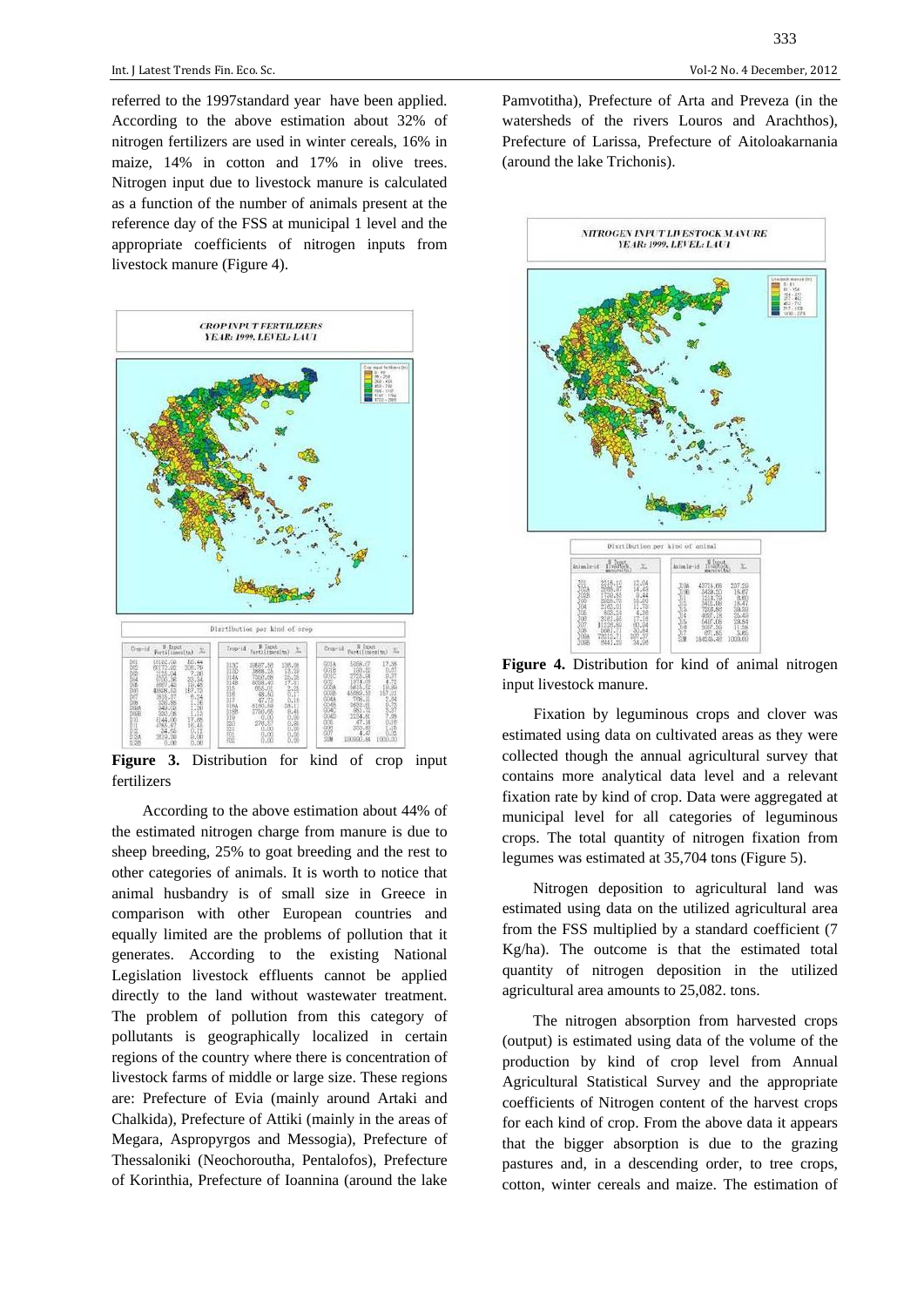the nitrogen absorption from areas under grass was based on the areas classified as pastures for animal grazing in CLC map.

An example for the reference year 1999 is presented in table 1 and Figure 6.



**Figure 5.** Distribution for kind of crop nitrogen output

| <b>Table 1.</b> Nitrogen balance estimations for Greece in |      |  |  |
|------------------------------------------------------------|------|--|--|
|                                                            | 1999 |  |  |

|                               | <b>Tons N</b> |
|-------------------------------|---------------|
| From crops                    | 290,990.84    |
| From animals                  | 184,243.46    |
| Atmospheric deposition        | 25,082.30     |
| Biological process of legumes | 35, 704.22    |
| Total input                   | 535,997.72    |
| Total output                  | 332,535.12    |
| <b>Balance</b>                | 203,462.60    |



**Figure 6. N**itrogen balance **.** 

# **4. Discussion and Conclusion**

Similar studies have been made in the past by Terres et. al. (2001) and by Hansen (2000). The first work refers to the EU countries at the prefectural in applying technical coefficients of EUROSTAT. and using data of the Farm Structure Surveys for the years 1990, 1993, 1995, and 1997. According to our point of view the non-adjustment of the technical coefficients by this work has a serious effect on the conclusions concerning the changes in nitrogenous fertilizers use through time. The best approach to this problem is to find an objective procedure for the adjustment of technical coefficients.

The method of adjustment used by Hansen (2000), which is adopted the present study refers to the adjustment of technical coefficients concerning the use of nitrogenous fertilizers according to the changes through time of their total consumption.

Hansen (2000), estimated the nitrogen balance at the prefectural level for the entire European Union. The aggregated results of the above-mentioned works for Greece are presented in Tables 2 and in Table 3:

334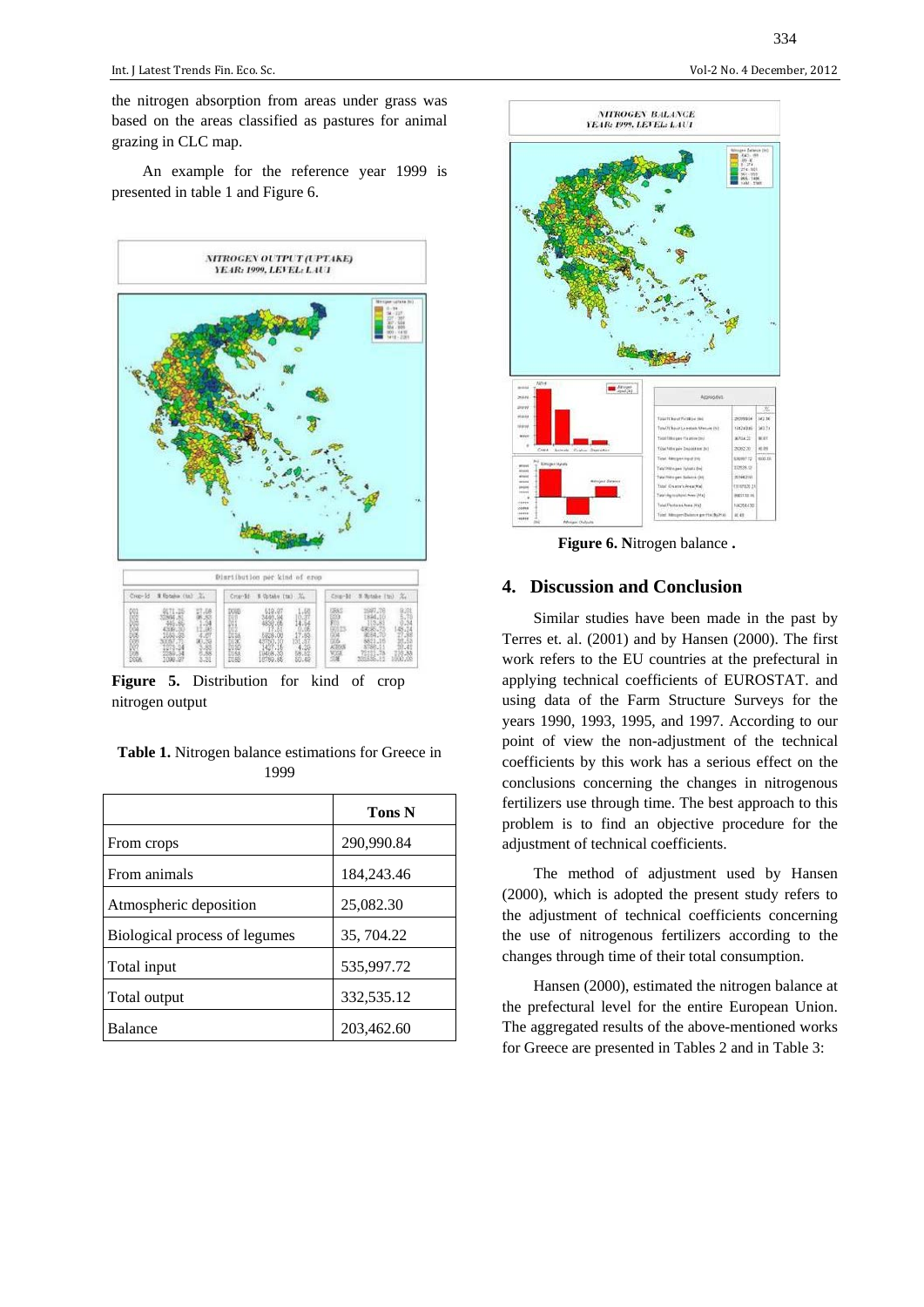| <b>Table 2.</b> Nitrogen balance for Greece, 1997 |  |
|---------------------------------------------------|--|
| according to Hansen (2000)                        |  |

|                                              | Kg/ha          | Tons of<br>N |  |
|----------------------------------------------|----------------|--------------|--|
| Total agricultural land 3486 th. Ha          |                |              |  |
| Nitrogenous fertilizers<br>for crops         | 88             | 306768       |  |
| Organic fertilizers<br>(manure)              | 49             | 170814       |  |
| Nitrogen<br>fixation                         | $\overline{2}$ | 6972         |  |
| Atmospheric<br>deposition on<br>agricultural | 7              | 24402        |  |
| Total (input)                                | 146            | 508956       |  |
| Nitrogen absorption<br>from crops $(F(q))$   | 29             | 101094       |  |
| Nitrogen<br>absorption from                  | 69             | 240534       |  |
| Nitrogen balance                             | 48             | 167328       |  |

**Table 3.** Nitrogen balance estimates for Greece, 1991 according Terresa ect al. (2001)

|                                                | Kg/ha | Tons of<br>N |  |  |
|------------------------------------------------|-------|--------------|--|--|
| Total agricultural land 3486 th. Ha            |       |              |  |  |
| Nitrogenous fertilizers<br>for crops           | 76.94 | 250703       |  |  |
| Organic fertilizers<br>(manure)                | 12.84 | 41850        |  |  |
| Nitrogen fixation from<br>leguminous crops     |       |              |  |  |
| Atmospheric deposition<br>on agricultural land | 18.33 | 59723        |  |  |
| Total deposition (input)                       |       | 352276       |  |  |
| Nitrogen absorption<br>from crops $(F(q))$     | 60.66 | 197647       |  |  |
| Nitrogen balance                               | 47.46 | 154629       |  |  |

The previously mentioned works are based on the following assumptions:

1. For the estimation of the nitrogenous fertilizers consumption, sampling data about the land area and the number of animals are used, originating from the Farm structure surveys. As a result of

the above process, sampling errors are involved in all estimations;

- 2. Terres etc al. (2001) used constant technical coefficients for the quantities of fertilizers for all years and crop. This treatment ignores changes in farming practices as these are profoundly reflected in the overall consumption of fertilizers;
- 3. For the quantity of nitrogen absorption from grasslands and pastures, indirect calculations based on animal needs in grass (harvested or not) were used;
- 4. The nitrogen fixation is underestimated in the case of legumes as many of them, mainly those used for feeding animals are not presented as a separate category in the Farm Structure Survey;
- 5. Both studies deal with the establishment of nitrogen balance at prefectural level.

The present study uses agricultural census data in order to avoid problems due to sampling errors of the farm structure survey. Also, the technical coefficients provided by EUROSTAT for reference year 1997 are adjusted in the case of the nitrogen fertilizers usage for the years 1991 and 1999, in accordance with their total consumption in the reference years.

The need for more accurate estimation of the quantity of grass was satisfied, because the Annual Agricultural survey includes analytical reference to all relevant crops producing fodder plants for grazing within the utilized agricultural area, which is the object of the research. The same files give detailed data for all kinds of legumes and, as a result, the estimation related to nitrogen fixation in the soil is more accurate.

The estimation of forage produced outside the agricultural land was performed in the present work by using the special survey of National Statistical Service of Greece (NSSG), referring to 16 agricultural land uses. The areas under pastures before deriving from this source are estimated to be about 1.4 million hectares. We assume that this area is used for the grazing of animals.

Comparing to the above mentioned work, it could be concluded that the present results are closer to Hansen's approach. For instance, Nitrogenous fertilizers for crops counts 306,768 tones of Nitrogen in Hansen's work, which is very close to the value in the present study (290,990 tons). Balance of N is